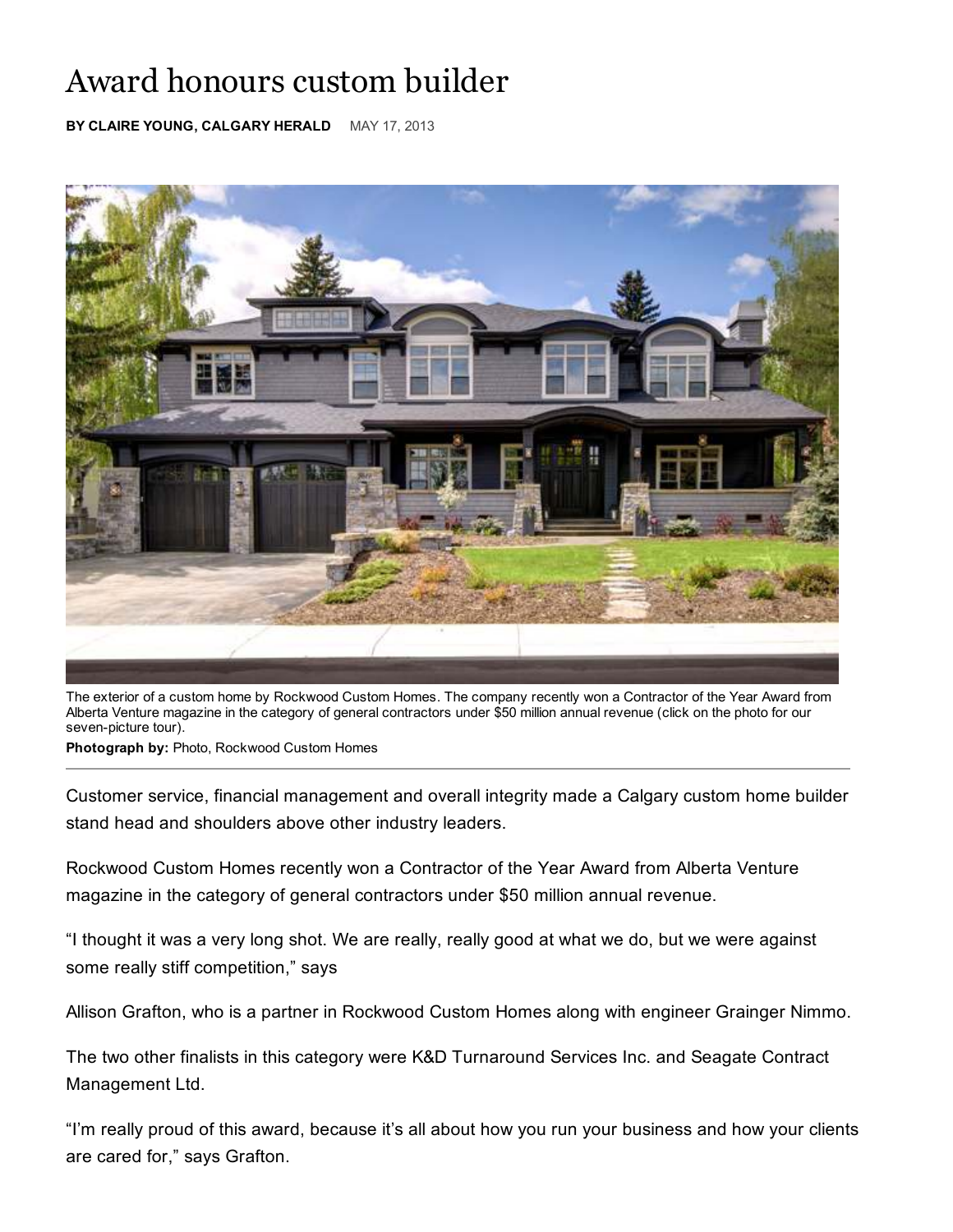A note from the panel of 10 judges indicated that Rockwood Homes was selected as the winner due to "their attention to detail, quality, excellent customer care and exemplary on-time and on-budget philosophy."

It's just the way to do business right, says Grafton. Accounting at the company is meticulous, she says, adding that all costs are accounted for, even rebates on materials ordered but not used and returned.

This award should give confidence to clients, too, she says.

"What that means is your company has been thoroughly reviewed in terms of the integrity of your business model — the integrity of how you manage the financial side of your clients' business of building these major homes, which is a huge insurance for the clients — and we have everything on time, on budget and a high, high standard of product."

Grafton was an investment banker before she and Nimmo started Rockwood Custom Homes four years ago.

"I was a client (of the building industry) for 12 years. We renovated and built more than 10 houses in 15 years," she says.

"I found the client is so vulnerable in the hands of a builder. It can destroy that client's financial position — and I didn't see a lot of heirloom, unbelievable-quality, environmentally-friendly, healthyfor-families homebuilding. I knew there was a niche."

Grafton retired from investment banking in 2009 to start the new company so that she could pursue her life's passion. Rockwood Custom Homes does all the architectural design, construction and interior design.

"Our homes are built to stand a hundred years," says Grafton.

She works closely with her customers even after the home has sold, arranging for any followup repairs. On a recent visit to a client, she even offered to have someone fluff the pillowseat on the custom sofas she has built and upholstered to spec.

Also this year, Rockwood Custom Homes won a 2013 Best of Houzz award in the design category, and Calgary Choice awards in two categories: Best Home Builder 2013 and Best Employer Under 30 Employees.

## **REACH THE HEIGHTS**

Rockwood Custom Homes is the exclusive builder for two new developments on the west side of Calgary — Elveden Heights Estates and Mountain Pine Estates.

Elveden Heights Estates is by RockBoss Developments. Eight lots on a cul-de-sac are up to 0.12 hectares, with six consisting of walkout lots and two being flat lots. They will be ready for construction